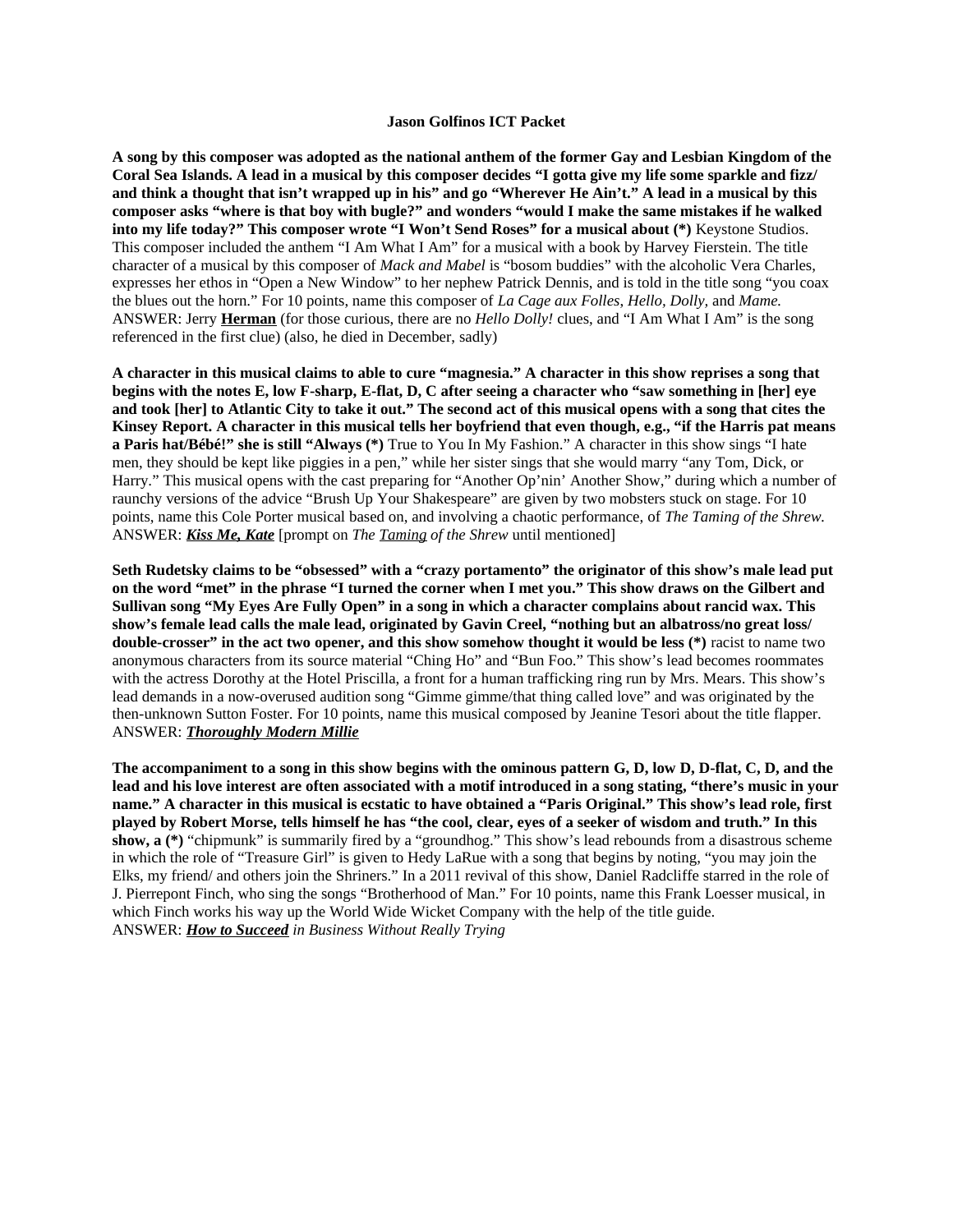**The piano vamp under this musical's opening number is unusually only 31 beats long to make entrances seem more abrupt. In one song, this musical's female lead imagines "I don't have to stay and die like cattle/I could change my name and ride up to Seattle" but finds another "option that I like." In a later song, that female lead sings "fine, we're damaged/really damaged/but that does not make us wise" to the male lead, who uses (\*)** slushies to "Freeze Your Brain." The leads of this show sing a duet that asks "can't we be seventeen?" The lead of this show gets the offer "honey whatcha waitin' for?/welcome to my candy store" by a character later accidentally given a cup of bleach to drink. As in the film on which it is based, the lead of this musical takes a red scrunchie after the male lead blows himself up upon the failure of his plan to incinerate Westerburg High. For 10 points, name this musical titled for three popular girls with the same first name. ANSWERS: *Heathers*

**This composer wrote the music to** *Carmelina***, a show with an uncannily similar plot to that of** *Mamma Mia!* **Act two of a musical by this composer opens with shipping magnate Themistocles Kriakos' plan to leave his wealth to himself. That show's female lead demands the male lead stop using her "head for a motel" and laments "What Did I Have that I Don't Have?" This composer succeeded Loewe as Alan Jay Lerner's main song-writing partner. A show by this composer originated a standard whose singers "wanna cry, wanna croon/wanna laugh like a loon/it's that old (\*)** devil moon in your eyes." This frequent writing partner of "Yip" Harburg composed the music to *On A Clear Day You Can See Forever* and a musical whose title character is tailed to America by a leprechaun. This composer introduced a thirteen-year-old Frances Gumm to Hollywood producers. For 10 points, name this composer of *Finian's Rainbow*, who is generally credited with discovering Judy Garland. ANSWER: Burton **Lane**

Note to mods: specify to players which of the two answers you are prompting for if a prompt proves necessary NOTE TO PLAYERS: TWO ANSWERS REQUIRED

**A character in one show contrasts the absence of Cassiopeia in one of these TWO places with the lack of food in the other. In that song, the residents of one these TWO places asks that character if she was better off with the birds in the other. Upon coming from one of these TWO places to the other, a character in another show notes "you mustn't miss the dungeon where they threw prisoners to the sharks" and encounters "a great way to get children to drink milk." A character recalls "all of society (\*)** welcoming Mommy and me" upon their arrival from one of these TWO places to the other in a song in which she reveals a winning lottery ticket. A trip between these TWO places and is followed by the song "I've Never Been In Love Before" and culminates in "If I Were a Bell." The song "Paciencia y Fe" recounts Abuela Claudia's immigration from one to the other. For 10 points, name these TWO cities, the subject of a bet between Sky Masterson and Nathan Detroit in *Guys and Dolls*. ANSWER: **New York** City and **Havana** [accept La **Vibora** for "Havana" until mentioned; accept **Washington Heights** for "New York" until "dungeon" is read and anti-prompt thereafter; accept **Cuba** for "Havana" until "cities" is read; prompt on the  $U.S.$  for "New York"]

**A Bible-inspired song from this show described how the "big-shot of the Babylon-Jerusalem axis" "never paid no income taxes" and used the phrase "Mene Mene Tekel" as its chorus. The untrained Millie Seitz first sang several songs from this show, like one that asked "Oh Beatrice Fairfax/give me the bare facts." This show's "theme song" demands "Sing Me a Song with Social Significance." A 1962 25th anniversary recording of songs from this show featured a 19-year-old Barbra Streisand performing "Nobody Makes a Pass at Me" and "Not Cricket to (\*)** Picket." Romantic advice in this show, which launched Harold Rome's Broadway and film career, includes making "One Big Union for Two" and that "It's Better With a Union Man." This show became a long-running hit even though it could only be rehearsed between workers' shifts. For 10 points, name this review performed from 1937 to 1940 entirely by members of the International Ladies Garment Workers Union. ANSWER: *Pins and Needles*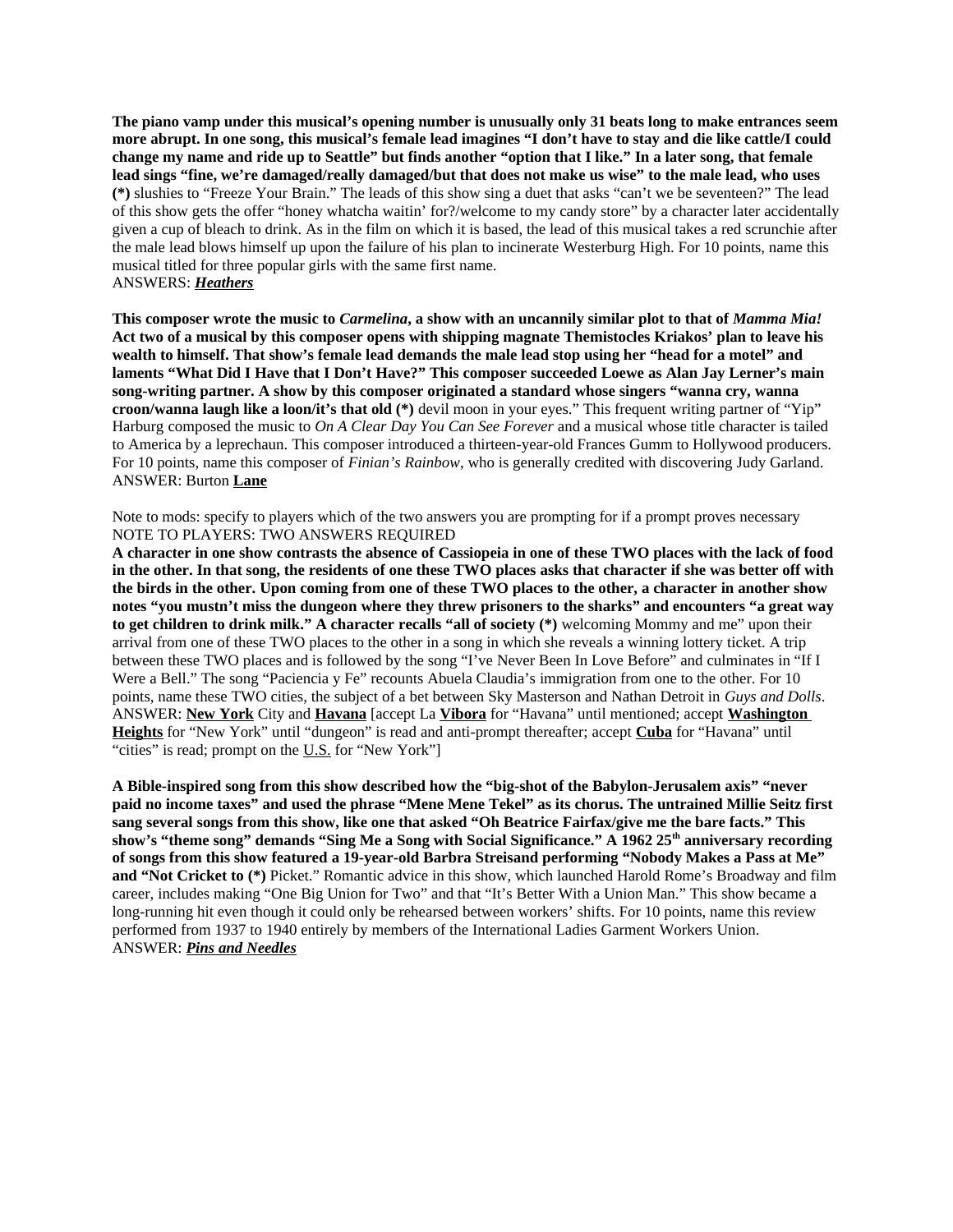**In its original production, this musical's cast only ceased to be all-male for the last two minutes of its closing number. A man in this show puts on a cowboy hat to show off an invention whose "motor is self-contained," since it's a series of men who collapse from exhaustion. It's not** *Nine***, but a man in this musical and his 10 year-old self sing that "it's ripple not the sea/not the building but the beam" before being joined by a man hiding under the floor. A man in this show sends letters explaining such new items as "it's called a (\*)** pocket watch" and "it's called a bowler hat." This show opens with The Reciter explaining "The Advantages of Floating in the Middle of the Sea." A song in this show recounts being "Someone in A Tree" observing negotiations in the treaty house after "Four Black Dragons" appear carrying "barbarians" from America. For 10 points, name this ambitious Sondheim musical about the effects of Matthew Perry's expedition to Japan. ANSWER: *Pacific Overtures*

**This performer came to prominence in the revue** *Angel in the Wings* **for performing the song "Civilization," which likely best known for its incredibly racist chorus. Noel Coward upgraded this performer to a breakout lead role as Mimi Paragon in** *Sail Away***. This performer, who argued that nobody under 80 should be allowed to sing "I'm Still Here," recounted putting both hands in her mouth to "find the lyrics" to her signature number in her solo show** *[This Performer] at Liberty***. This performer originated a role that includes "getting a (\*)** divorce together" among things "that make perfect relationships." This performer originated a role who sings a song that asks if anyone still wears a hat and ends with the command that "everybody rise!" This actress, who died in 2014**,** was the first to perform a song about people "too busy to notice they're fools/aren't they a gem?" For 10 points, name this actress, who gave the first performance of "Ladies Who Lunch" as *Company*'s original Joanna. ANSWER: Elaine **Stritch**

**A character in this show recounts how "Daddy started out in San Francisco" before being told to "spread the picture on a wider screen." This show's second act opens with an astonishingly random visit to the "Rhythm of Life Church," and two characters in declare "I'm gonna get up/I'm gonna get out/I'm gonna get up, get out and live it" while imagining "There's Gotta Be Something Better Than This." This musical's lead meets her main love interest when they get trapped in an elevator at the 92nd Street Y. That love interest (\*)** pushes her into a pond in Central Park at the end of this musical, as she had been in its first scene. "The Rich Man's Frug" in this show highlighted a dance style that heavily utilized isolations. In a song in this show, the cast sings "let me get right to the point/I don't just pop my cork for every guy I see." For 10 points, name this adaptation of Fellini's *Nights of Cabiria*, which showcases pioneering Fosse choreography in its song "Big Spender." ANSWER: *Sweet Charity*

**Opposite Roger Rees in his last stage role, this actress played Clare Zachanassian in a musical adaptation of Dūrrenmatt's** *The Visit***. This actress originated a role that enters by asking "so you want to know/why I'm aglow and that sings a song advising "you've got to learn how not to be where you are." This actress also originated a role that notes that a certain persona that would annoy Mae Peterson "is kind of funny/since where I come from is Allentown, PA." This actress originated the roles of Aurora/the title character of** *Kiss of the* **(\*)** *Spider Woman* and of Rosie Alvarez in *Bye Bye Birdie*. This actress originated a role that warns another "a boy like that will bring you sorrow" and was replaced in a film version by the equally groundbreaking Rita Moreno. That role originated by this actress sings "Puerto Rico…let it sink back in the ocean" and leads the chorus in singing "I like to be in America." For 10 points, name this actress who originated the role of Anita in *West Side Story*. ANSWER: Chita **Rivera**

**A character in a musical by this composer sings "so if you go from nowhere on the road to somewhere/and you meet anyone, you'll know it's me" in the song "I Ain't Down Yet." Oddly, this composer wrote a song for a presidential fitness program that tell listeners to "give that chicken fat back to the chicken. This composer of** *The Unsinkable Molly Brown* **wrote a song whose singer says to "take a look in the five and ten/glistening once again." That song declares "there's a (\*)** tree in the grand hotel/one in the park as well/the sturdy kind that doesn't mind the snow." This composer of a *Here's Love*, an adaptation of *Miracle on 34th Street* that featured "It's Beginning to Look a Lot Like Christmas," included the folk song "Goodnight Ladies" in a counterpoint with the song "Pick-a-Little, Talk-A-Little" in his best known musical. For 10 points, name this composer, who wrote a musical that depicted residents of his home state as "Iowa Stubborn." ANSWER: Meredith **Willson**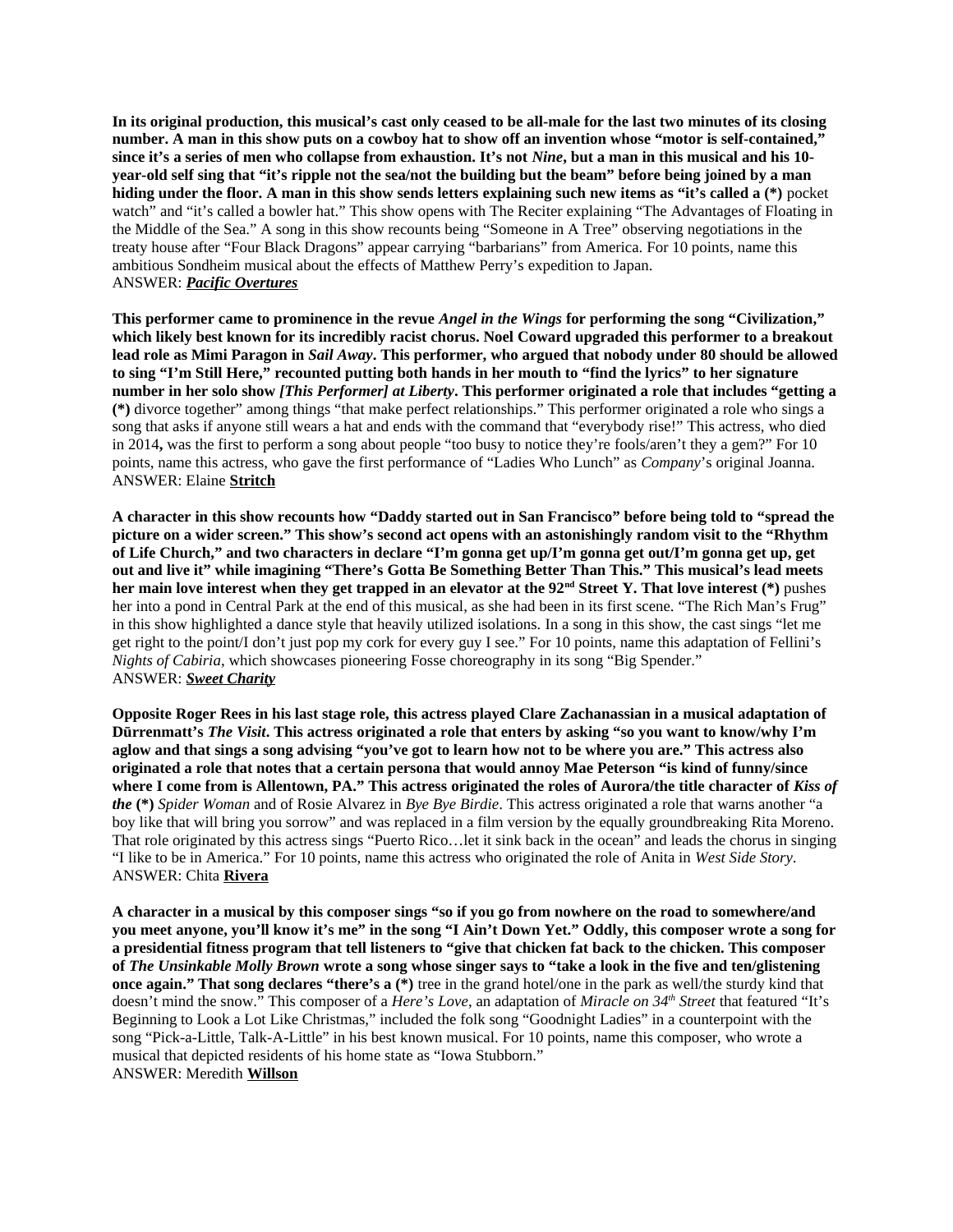**A character in a show based on this source warns to "beware of boys who whip out their songs" since "a song is a dick in sheep's clothing." In a flashback, that character's efforts are stymied by officials whose "golden rule" is "whoever has the gold makes the rules." A running gag in a show based on it involves the enthusiastic belief that one character fucked a tiger. James Monroe Iglehart won a Tony for his role in a musical based on this source that restored "High Adventure" and two other songs (\*)** cut from a film. In one of those songs, the main character sings "believe me, bad as I've been, Ma/You're in for a pleasant surprise." The musical *Twisted* is a *Wicked*-style reframing of works based on this source. The song "Proud of Your Boy" was meant to appear in a film based on this source, a musical version of which altered the controversial lyric "where they cut of your hand if they don't like your face." For 10 points, name this story, the basis of a film that opens with the song "Arabian Nights." ANSWER: **Aladdin** [prompt on *Thousand and One Nights*, *Kitāb ʾAlf Layla wa Layla* or *Arabian Nights* until "Arabian Nights" is read, even though the story of Aladdin is actually not in any original manuscript but was added by Antoine **Galland**; so accept him too I guess]

**Various aspects of Hope Cladwell's character are often compared to the size of one of these things. This thing is paired with "Music" in the title of a song from** *A New Brain* **that states that this thing and music "make a song." Bobby Strong yells this word while falling off a building when that turns out to be what Urinetown is. In one song, Penelope Pennywise is "blinded" by one of these things in the sky, and Bobby comments "there's [one of them] in the sky/there just is, don't ask why/it's the sky." The singers of a song titled for this (\*)** thing say to "keep that old horse before the cart" and note that "we've gotta get better/cause we can't worse." That song titled for this thing advises "when the odds are sayin' you'll never win/that's when the grin should start." In a song in *Urinetown* titled for "following" this thing, Hope and Bobby claim to discover that two of them can "beat as one." For 10 points, name this thing, which the Washington Senators have instead of baseball skills in *Damn Yankees*. ANSWER: **Heart**(s) [accept any answer that includes the word "heart" but do not accept or prompt otherwise]

**Tom Ginsburg argues that this in new democracies begin this practice where parties do not expect to hold long-term power in an "insurance model" of it. Robert Alexy influentially conceptualized this practice as "argumentative representation" and distinguished between to "rules" and "principles" involved. A work subtitled for a "theory" of this practice that famously likened one idea to "green pastel redness" and argued that it should consist mainly of "representation reinforcement." That work is John Hart (\*)** Ely's *Democracy and Distrust*. Arguments against this practice often draw on what Alexander Bickel termed the "counter-majoritarian difficulty," as seen in Jeremy Waldron's "core" argument that this practice is fundamentally illegitimate so long as "democratic institutions [are] in reasonably good condition." This practice is often traced to a controversy about the commission of a "Midnight Judge." For 10 points, name this practice instituted in the U.S. by *Marbury v. Madison*. ANSWER: **judicial review** [accept **constitutional review**; accept any answer that describes judges determining the **constitutional**ity of a law or statute or describes **striking down** a law or statute; prompt on general descriptions of judging or jurisprudence]

**The Borgu and other nearby peoples in the Benue valley credit their founding to a prince of this name fleeing from Muḥammad. A ruler of this name supposedly turned over a new leaf when told of an owl praising him for the amount of new ruins he created. In one work, a ruler of this name told an architect he would give up a lover to him if he built a staircase into a mountain, then promptly told that architect, Farhād, that the lover died. That work by Nizami follows a ruler of this name's ill-fated romance with the Armenian princess (\*)**  Sherīn. Accounts of the *succession* to a ruler of this name supposedly prompted the remark "never will such a nation succeed that makes a woman their leader." A ruler of this name gained the epithet "Anushirvān" after crushing the revolt of Mazdak. That ruler of this name launched the Lazic War against a former treaty partner. for 10 points, give this name of the Sassanid king who signed the rather mis-named "Eternal Peace" with Justininian. ANSWER: **Khusrow** [accept anything that sounds close; accept **Chosroes** or **Kisrā**]

**The Brazilian mathematician Newton da Costa created a family of approaches to logic in the absence of this idea termed "LFIs." A 1910 book on [this idea]** *in Aristotle* **argued that this idea has "no logical worth" but for that reason in Aristotle has a "practical-ethical value" That book by Jan Lukasiewicz denies that Aristotle proved this idea in** *Metaphysics* **with arguments like one involving a man, a wall, and a trireme and one that says opponents of it are "like a vegetable." Ibn Sīnā suggested that opponents of this idea should be beaten**